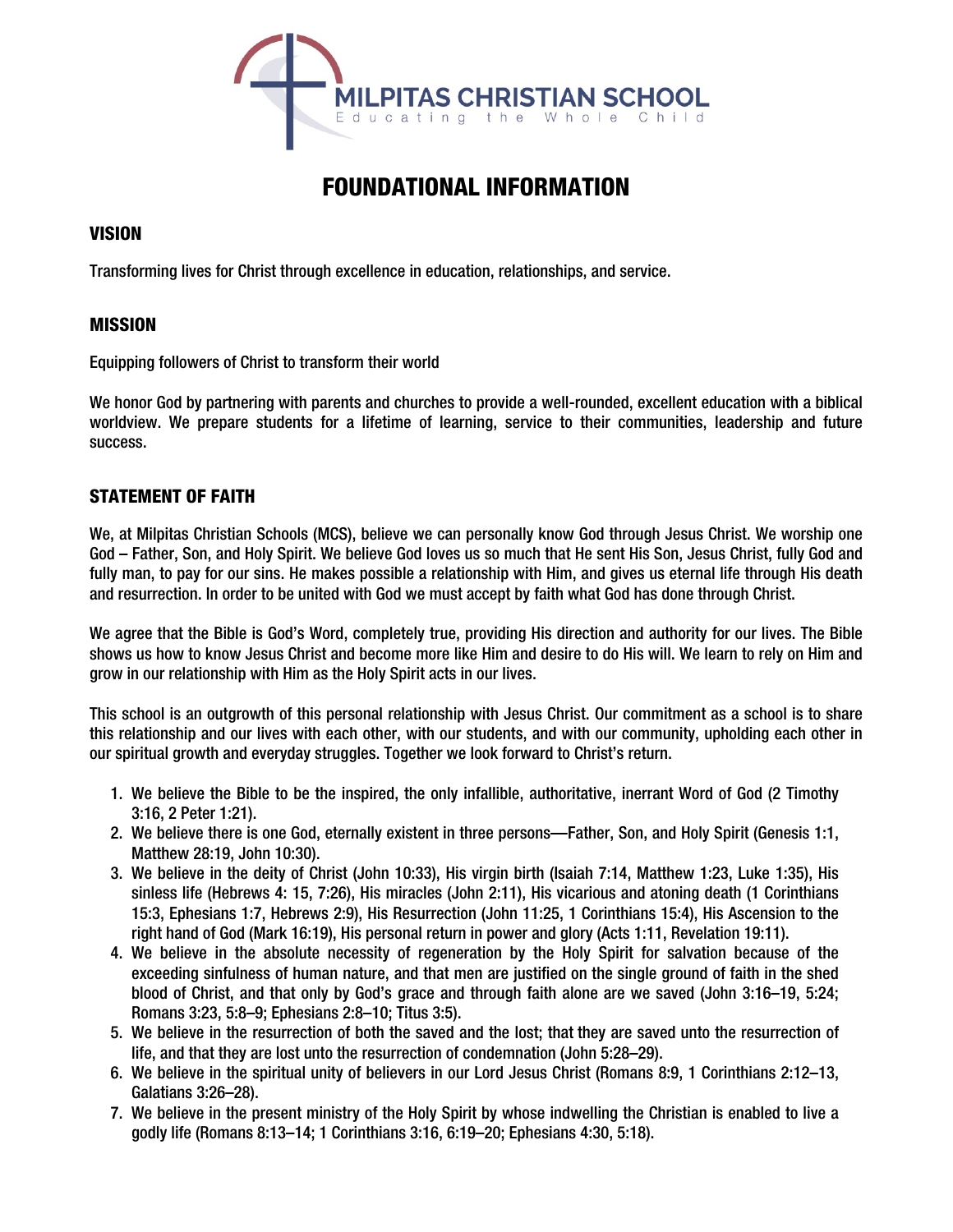### STATEMENT ON MARRIAGE, GENDER, AND SEXUALITY

We believe that God wonderfully and immutably creates each person as male or female. These two distinct, complementary genders together reflect the image and nature of God (Gen. 1:26-27). Rejection of one's biological sex is a rejection of the image of God within that person.

We believe that the term "marriage" has only one meaning: the uniting of one man and one woman in a single, exclusive union, as delineated in Scripture (Gen 2:18-25). We believe that God intends sexual intimacy to occur only between a man and a woman who are married to each other (1 Cor. 6:18; 7:2-5; Heb. 13:4). We believe that God has commanded that no intimate sexual activity be engaged in outside of a marriage between a man and a woman.

We believe that any form of sexual immorality (including adultery, fornication, homosexual behavior, bisexual conduct, bestiality, incest, and use of pornography) is sinful and offensive to God (Matt. 15:18-20; I Cor. 6:9-10).

We believe that in order to preserve the function and integrity of Milpitas Christian School, Inc. as the local body of Christ, and to provide a biblical role model to the Milpitas Christian School, Inc. members and the community, it is imperative that all persons employed by Milpitas Christian School, Inc. in any capacity, or who serve as volunteers, agree to and abide by the Statement of Marriage, Gender, and Sexuality (Matt. 5:16; Phil. 2:14-16; 1 Thess. 5:22).

We believe that God offers redemption and restoration to all who confess and forsake their sin, seeking His mercy and forgiveness through Jesus Christ (Acts 3:19-21; Rom. 10:9-10; I Cor. 6:9-11).

We believe that every person must be afforded compassion, love, kindness, respect, and dignity (Mark 12:28-31; Luke 6:31). Hateful and harassing behavior or attitudes directed toward any individual are to be repudiated and are not in accord with Scripture nor the doctrines of Milpitas Christian School, Inc.

## CORE VALUES

We:

- 1. Value the Bible as the true Word of God.
- 2. Pray because our lives depend on it.
- 3. Model Christian ethics.
- 4. Respect each person's uniqueness before God.
- 5. Build relationships with kindness.
- 6. Are culturally sensitive.
- 7. Listen intentionally.
- 8. Communicate respectfully, openly, and effectively.
- 9. Apply a biblical worldview in all activities.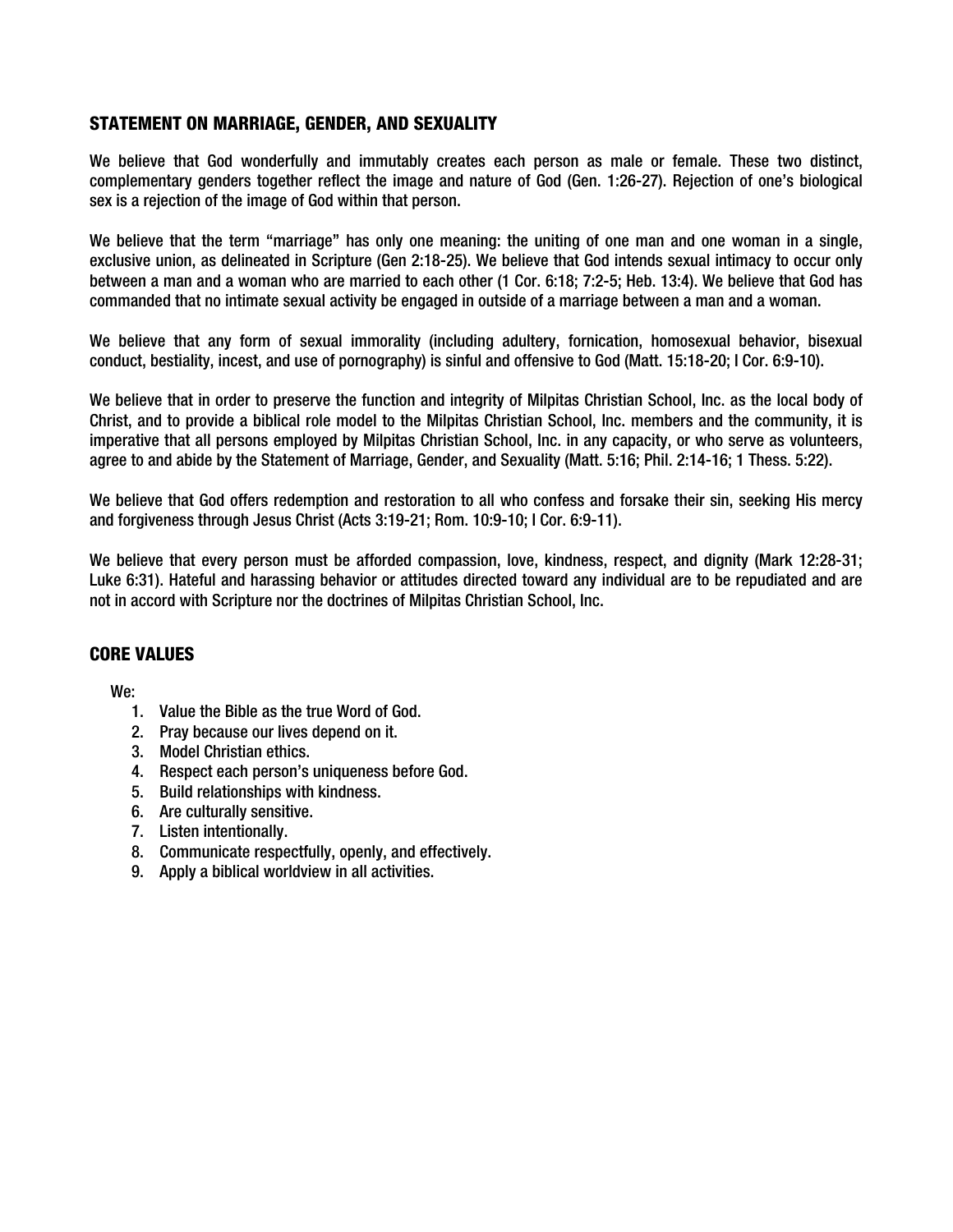#### PHILOSOPHY OF CHRISTIAN EDUCATION

Milpitas Christian School is dedicated to a philosophy of education based upon the word of God. The purpose of the school is to glorify God by partnering with parents to achieve academic excellence, spiritual maturity, and the emotional, physical and social development of children.

Milpitas Christian School is evangelistic in its ministry and seeks both to bring its students to a saving knowledge of Jesus Christ and to disciple them in biblical truth and application of that truth in developing a Christian lifestyle.

The academic program, while stressing basics, must provide a wide range of studies and use both traditional and modern methodology, with materials which are current and academically sound. Along with the acquisition of facts, stress will be placed on development of skill in logical, biblical, and creative thinking and ability to share information with others clearly and concisely in both written and oral form.

We will provide a progressive, future-oriented program, incorporating the most current information about skills and needs of the future with the biblical moral values we have always cherished. We will seek to develop healthy, spiritually dynamic, mentally alert, academically prepared individuals, ready to interact meaningfully with each other, our society and our world. We endeavor to instill a love of learning that will take them far beyond their formal schooling years and into a lifetime of challenges and growth.

We recognize differences in innate ability and expect students to perform at their highest level possible. We will assist parents in getting special services for special needs. If we cannot meet the intellectual, physical or emotional needs of the student, we will assist the parent in an alternative placement rather than jeopardize the child's best educational advantage.

Christian character development is of primary importance at Milpitas Christian School and every effort will be made to assist students to become good citizens. To this end, the discipline plan is developed along biblical guidelines, not to be punitive, but to develop in the student strength of character leading to self-discipline. The goal is that students will be conformed to the image of Jesus Christ, know the truth and the freedom it brings, and do the will of God, which is good and acceptable and perfect.

Milpitas Christian School will offer music, drama, art and physical skill development for the purpose of helping students appreciate beauty in God's creation, learn to express their creative impulses in pleasing ways, and develop healthy habits and a sense of Christian fellowship and sportsmanship.

## NONDISCRIMINATORY POLICY AS TO STUDENTS

Milpitas Christian School admits students of any race, color, and national and ethnic origin to all the rights, privileges, programs, and activities generally accorded or made available to students at the school. It does not discriminate on the basis of race, color, or national and ethnic origin in administration of its educational policies, admissions policies, scholarship and loan programs, and athletic and other school-administered programs.